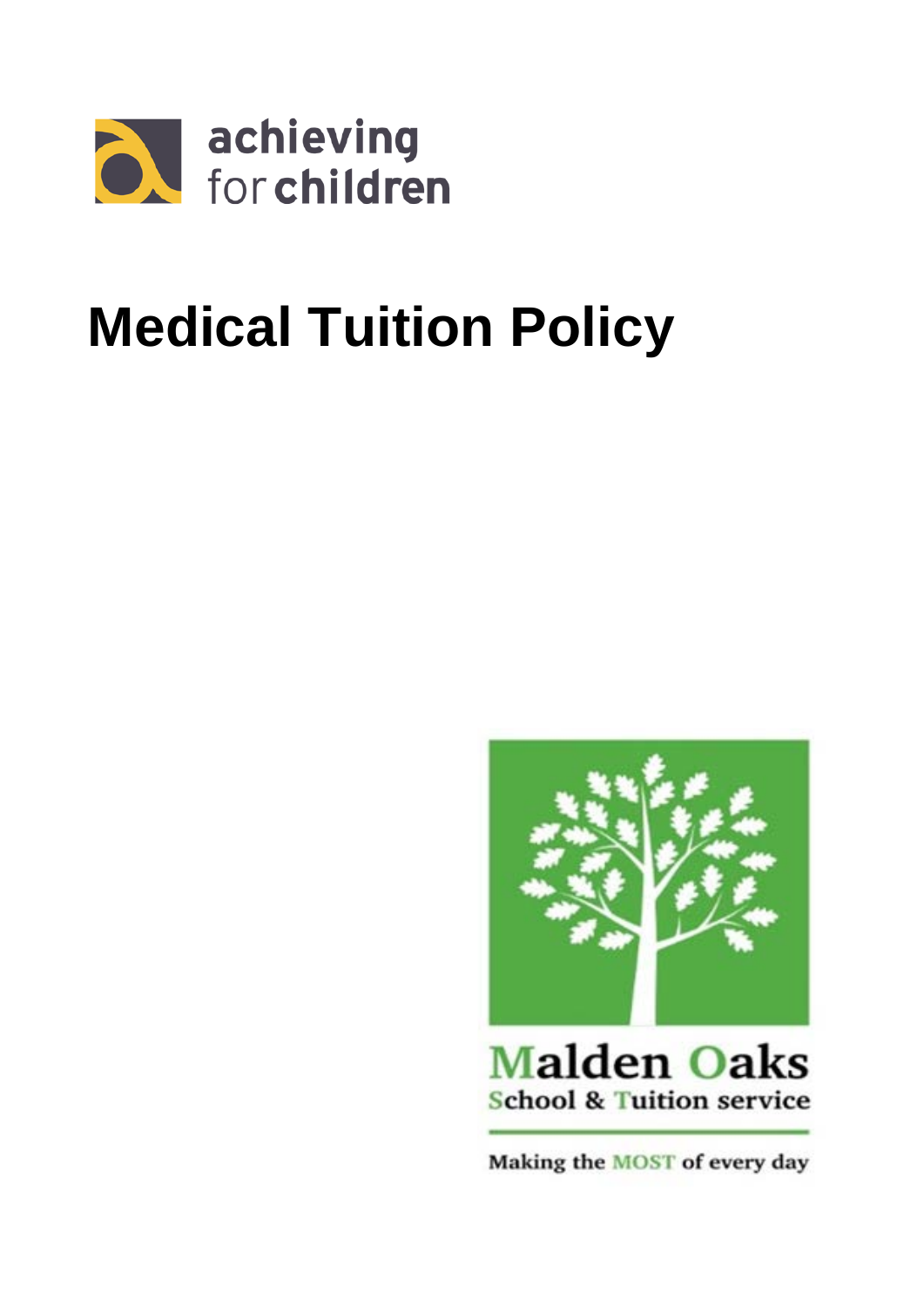## **Contents Page**

| 1. About the Policy                                                                                           | 3       |
|---------------------------------------------------------------------------------------------------------------|---------|
| Who the policy is intended for                                                                                |         |
| Legislation and statutory guidance                                                                            |         |
| <b>Statutory duties</b>                                                                                       |         |
| 2. Objectives of the service                                                                                  | 4       |
| 3. Referral and Admission Procedures                                                                          | 4       |
| 4. Criteria for accessing the Individual Tuition Service/Education<br><b>Inclusion Support Service (EISS)</b> | $5 - 6$ |
| 5. Roles and responsibilities                                                                                 | $6 - 7$ |
| The School's role                                                                                             |         |
| The Parent's role<br>$\bullet$                                                                                |         |
| The child's role                                                                                              |         |
| The Medical Tuition Service/EISS role<br>$\bullet$                                                            |         |
| The Medical/Health Service's role                                                                             |         |
| 6. Withdrawal of the programme                                                                                | 7       |
| 7. Malden Oaks Parent information                                                                             | 8       |
| 8. EISS Information for Families                                                                              | 8       |
| 9. Malden Oaks Partnership Agreement                                                                          | 9       |
| 10. EISS Partnership Agreement                                                                                | 9       |
| 11. Malden Oaks Home Tuition Report                                                                           | 10      |
| 12. EISS Tuition Report example                                                                               | 10      |
| 13. Malden Oaks Home Tuition Session report                                                                   | 11      |
| 14. CME Weekly Report Template                                                                                | 13      |
| 15. Tuition Partnership Agreement                                                                             | 14      |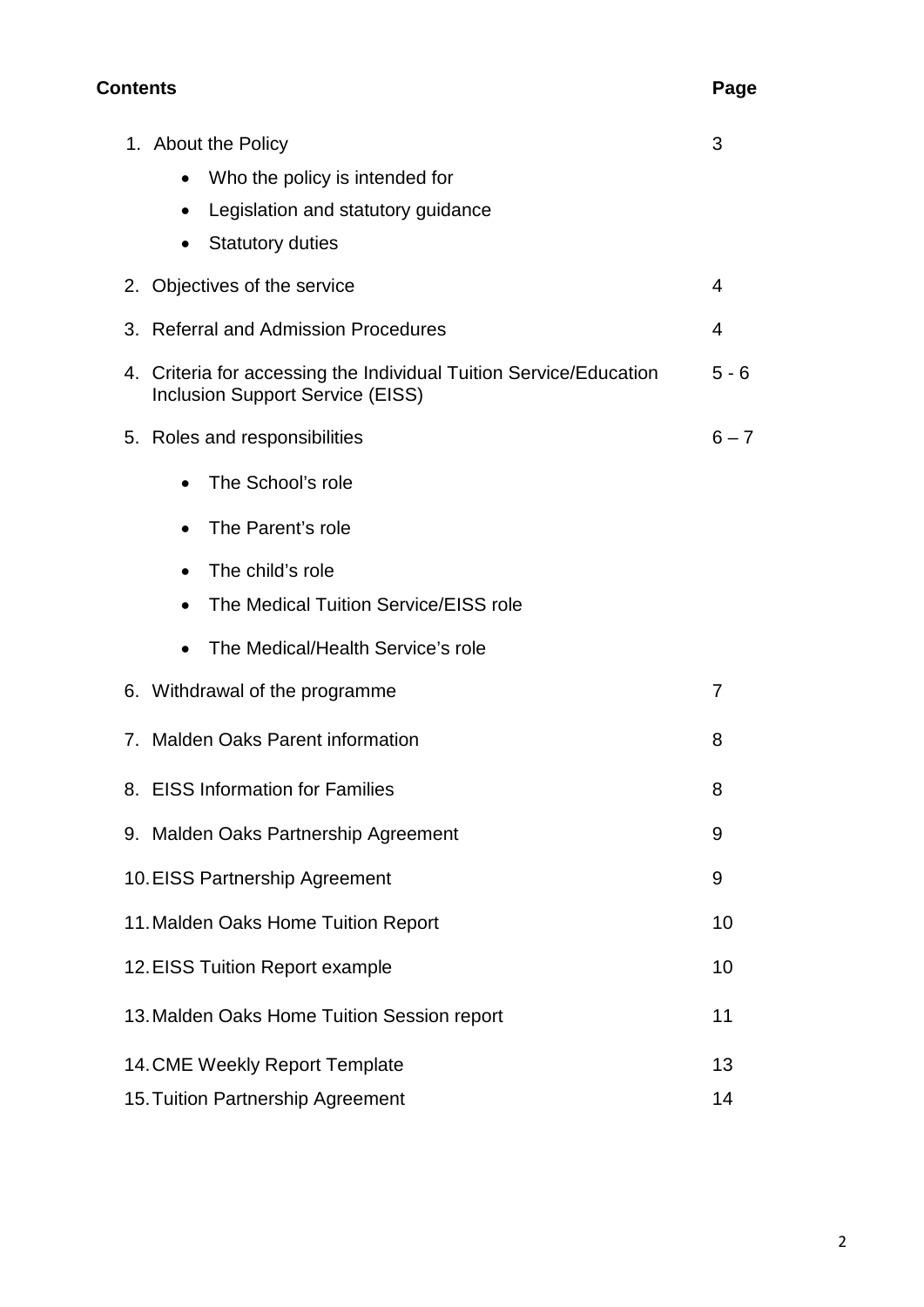## **About the Policy**

This policy identifies the duties and local procedures for children who are unable to attend a mainstream or special school because of their health. The policy applies to all children and young people who would normally attend mainstream schools, including Academies, Free Schools, independent schools and special schools, or where a child is not on the roll of a school (Electively Home Educated). It applies when a child cannot attend school at all or can only attend intermittently due to their illness or specific needs.

This policy relates to:

i) The delivery of the Local Authorities' duties and policies in relation to providing full time education for Kingston and Richmond children of compulsory school age who are unfit to attend school due to health needs.

## **Legislation & statutory Guidance:**

- 'Ensuring a good education for children who cannot attend school because of health needs'. (DfE statutory guidance) in January 2013
- 'Supporting Students at School with Medical Needs' (DfE statutory guidance) Dec 2015
- Section 19 of the Education Act 1996
- Equality Act 2010

## **Statutory Duties**

Local Authorities:

- Local Authorities (LAs) have a statutory duty to provide education other than at school for students unable to attend school because of illness or other health reasons who would not receive suitable education without such provision.
- Children's services for Kingston and Richmond Councils are delivered by Achieving for Children (AfC), a Community Interest Company wholly owned by the two Councils. This statutory duty is therefore provided by AfC.
- LAs must have a named officer for Children Missing Education. The name of this officer can be found on AfC's website.

Schools & Academies**:** 

- Students at school with medical conditions should be properly supported so that they have full access to education, including school trips and physical education.
- Governing bodies must ensure that arrangements are in place in schools to support students at school with medical conditions.
- Governing bodies should ensure that school leaders consult health and social care professionals, students and parents to ensure that the needs of children with medical conditions are properly understood and effectively supported.

This policy outlines the functions, roles and responsibilities appertaining to AfC's/Malden Oaks' Medical Tuition Service. Further guidance on information regarding schools duties and responsibilities can be found in *'Supporting students at school with medical conditions.*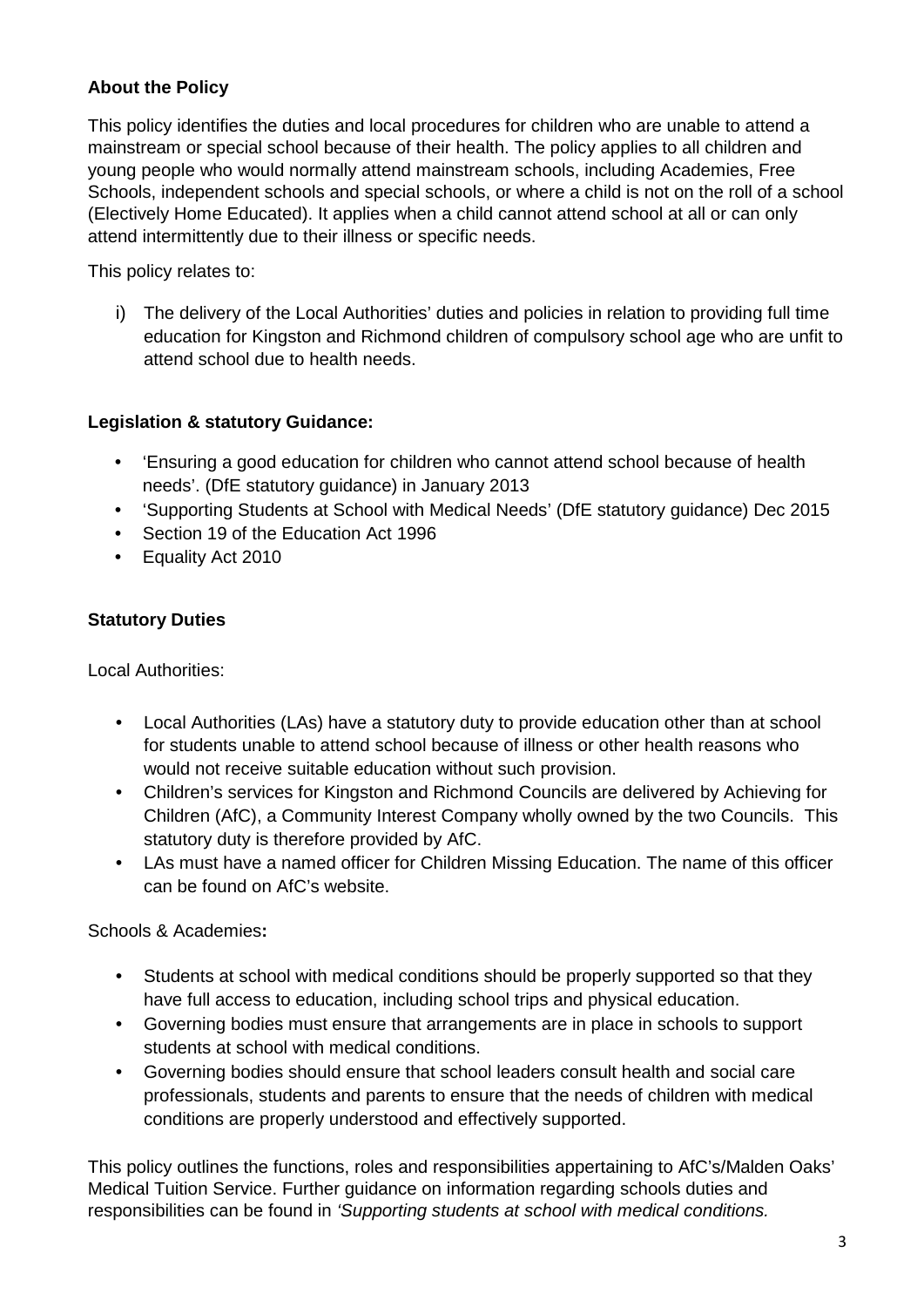*Statutory guidance for governing bodies of maintained schools and proprietors of academies in England, December 2015'*

Achieving for Children through its Education Board has commissioned Malden Oaks School and Tuition Service to deliver the LAs' duties for **secondary students** through their Medical Tuition Service. Provision for **primary students** is delivered through AfC's Education Inclusion Support Service (EISS).

Both Malden Oaks and the EISS share common objectives and responsibilities, which are outlined below. The roles and responsibilities of schools and the referral criteria are also described.

## **Objectives of the service**

To ensure a suitable and flexible education including a broad and balanced curriculum, similar to that received at school for children who cannot attend school because of health needs. This is in line with the DfE's statutory guidance January 2013. The guidance states that it is to support the educational attainment of a child of compulsory school age with health needs whether or not the child is on the roll of a school and whatever type of school they attend. It applies to students in Academies, Free Schools, Special Schools and independent schools as well as maintained schools and those who are electively home educated.

To provide continuity of learning and facilitate inclusion.

To arrange suitable full time education (or as much as the child's health needs allow) for children of compulsory school age as soon as it is clear that the child will be away from school for 15 school days or more, which do not have to be consecutive.

To develop effective liaison arrangements with the child's home (main) school, parents/carers and other relevant professionals such as the SEND team, CAMHS, Education Welfare Officers, Family Support Workers, Educational Psychologists, School Nurses and other health professionals and hospital staff to promote a joint approach to the child's needs.

To track and monitor student progress and attendance while in receipt of medical tuition.

To facilitate reintegration to school as and when appropriate through a tailored reintegration plan.

To provide access to teaching in a range of settings to include in the home or in other settings such as a local library, and where appropriate to facilitate the use of suitable ICT systems.

To liaise with the home school regarding examination entries for public exams and any special arrangements that may be required.

To work in partnership with families, carers, medical professionals, schools and support agencies.

## **Referral and Admission Procedures**

The majority of children's educational needs are best met in school, but for some children, at specific times, an education either in an alternative venue or at home may be appropriate.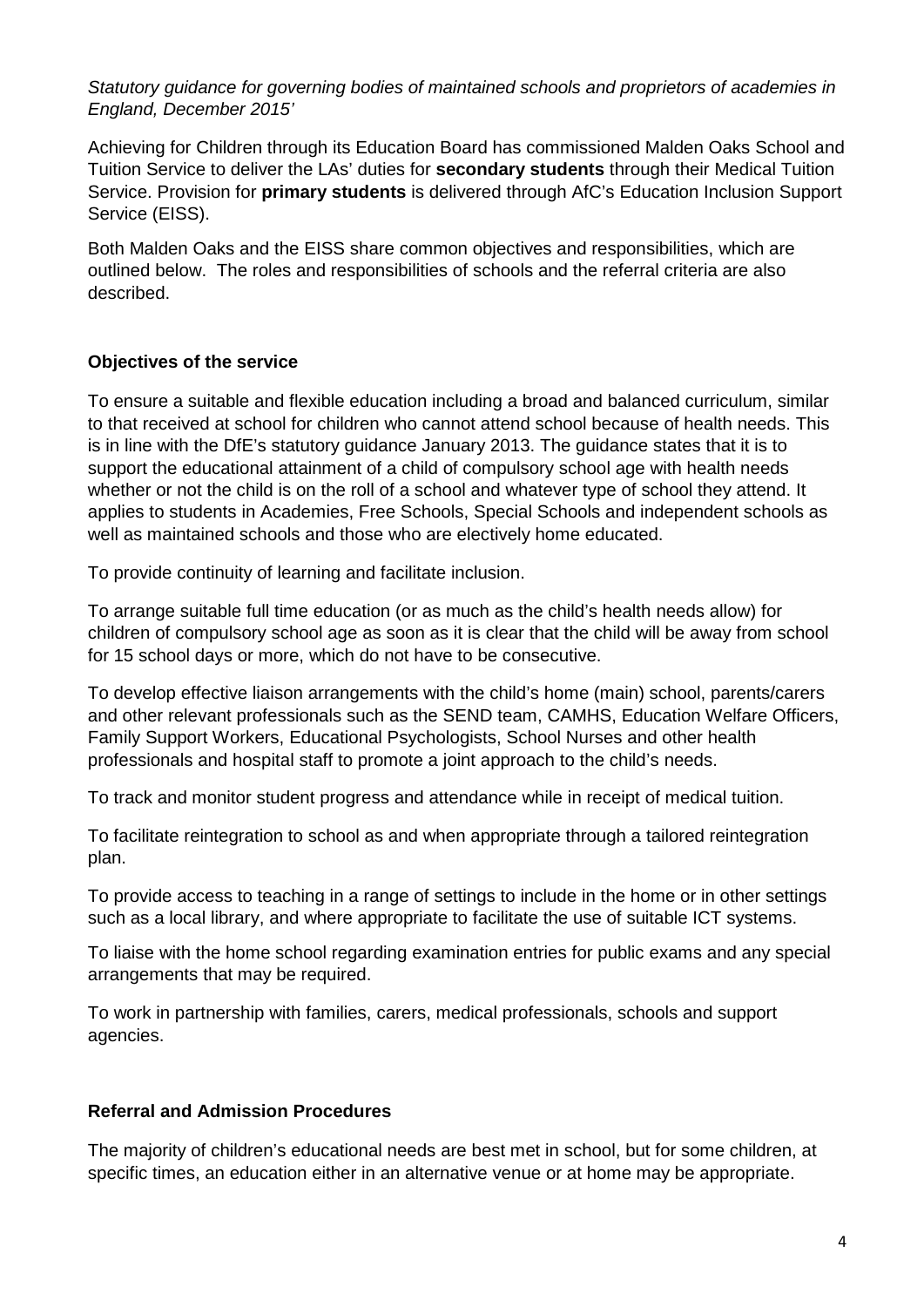Referrals to the service for Kingston and Richmond resident students who are unfit to attend school due to health need to come from the student's home school. The student remains on the roll of the home school while in receipt of the tuition.

There may be occasions when a student is not on the roll of a school for example:

- A student has recently moved in to the Borough, has a medical need and is awaiting a place in a school
- A student is awaiting a place at a suitable school after a medical condition which has significantly altered his / her physical, cognitive or communication and learning needs
- A student is electively home educated

## **Criteria for accessing the Medical Tuition**

There will be a wide range of circumstances where a student has a health need but will receive suitable education that meets their needs without the intervention of the LA, for example where a student can still attend school with some support or where the school has made arrangements to deliver suitable education outside of school using the school's resources. Schools must have a policy that sets out the support for students at school with medical conditions. (DfE statutory guidance September 2014). However there are some students for whom the LA must arrange suitable full time education (or as much education as the student's health condition allows) who cannot attend school due to medical needs.

Medical Tuition will be made available for:

- Students of compulsory school age (5-16) who are unable to attend school due to medical needs or injury. Education should be provided as soon as it is clear that the student will be away from school for 15 school days or more, whether consecutive or cumulative. Medical evidence must be provided by a medical or CAMHS consultant.
- Evidence must clearly state that the student is too unwell to attend school and set out the reasons why and where possible the expected time period of the condition and absence from school. If a pupil is under the care of (Child and Adolescent Mental Health Service) CAMHS, there is an expectation that CAMHS practitioners will form part of the multi-agency TAC (Team around the Child) and support education professionals with advice and guidance and offer relevant timescales for regular medical tuition reviews which they attend and support. The Tuition Service Managers will discuss with the medical professionals and parents/carers the number of hours of tuition the student can reasonably manage, whether tuition can take place in a group or requires individual tuition in the home and address the needs of the individual student.

The purpose of Medical Tuition is to provide short term tuition, either on a one to one basis or in groups, and to support the student to reintegrate to school as quickly as possible but retaining a degree of flexibility. Suitable full time education is the aim (or part time when appropriate according to the student's needs). Although full-time is not defined in law, children with health needs should have provision which is equivalent to the education they would normally receive in school. However, if the child is receiving individual tuition, the hours are likely to be fewer as the provision is more concentrated. For example, primary aged pupils are offered up to a maximum of 5 sessions per week and this can be up to 2.5 hours per session. This is very intensive and in many instances, young children on medical tuition cannot access sessions of this length. The number, frequency and length of sessions will be determined at the planning meeting and reviewed thereafter at termly reviews.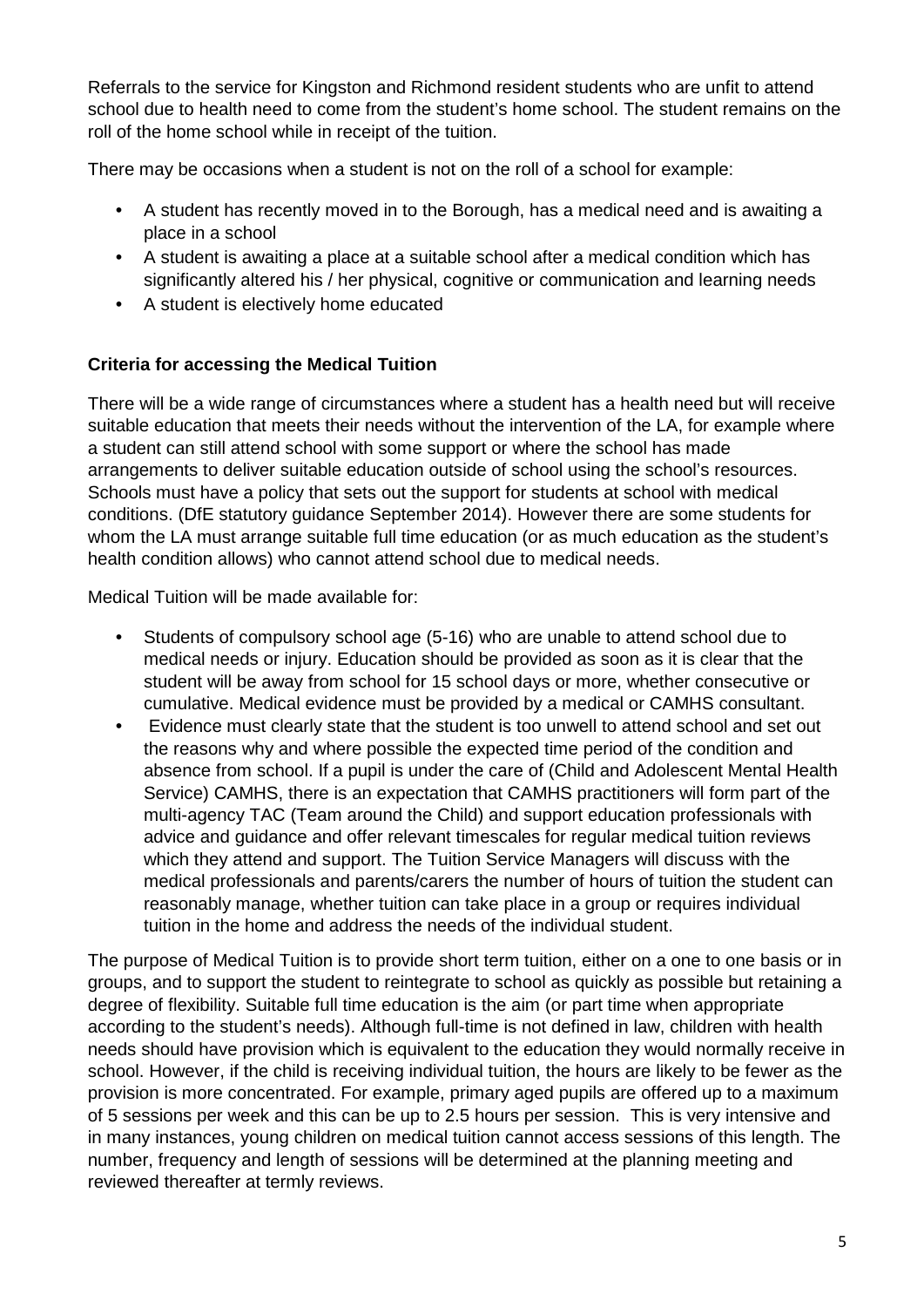Secondary aged children who are able to access small group teaching may be able to attend Malden Oaks' school at either the Surbiton site (KS3) or the Dukes Centre site (KS4) or the Norman Jackson Tuition centre (KS3 and KS4).

Suitable means appropriate to the child's age, aptitude and ability and any Special Educational Needs he or she may have. For students where the prognosis is longer term, then a review every term or 8 weeks should be undertaken. For students who are reintegrating to their school, the tailored reintegration plan should set out the levels of support required between the service and the home school. The service should address the needs of individual students in arranging provision to ensure the right level of educational support they are well enough to receive, guided by medical and/or mental health practitioner advice. Flexibility should also enable the service to maximise resources as efficiently as possible.

The school's SENCO or Inclusion Leader is usually the key contact for Tuition Service/EISS staff. Sharing of information will be necessary between colleagues from the Medical Tuition Service/EISS, schools, Health and other professionals and parents /carers. Schools and settings should make available relevant information such as school records, assessments, provision maps, planning, ISPs, EHC Plans, reviews, relevant medical diagnosis, Educational Psychologist's report, professionals' reports and staff and / or child views etc. Where the child has an active Child in Need, Child Protection, Early Help Family Support plan, or is Looked After, relevant information must be shared. Confidentiality and data protection policy must be followed involving the sharing and use of such information.

## **Roles and Responsibilities**

The School's role:

- Complete the Medical Tuition Service/EISS referral form as soon as it is known that the child is medically unfit to access school.
- Provide supporting evidence from the NHS / Consultant NB: Please note: the referral must state that the child is either receiving treatment or in a period of recovery following a medical procedure.
- Arrange an initial meeting between the Tuition Service, parents, the referring school and medical representative to agree educational support, mainstream reintegration plan and joint review cycle. Where the medical representative's attendance at this meeting would cause a significant delay, the school may decide to obtain this information verbally so that it can be available in the meeting.
- To provide programme of curriculum and relevant materials and liaise with the tutor in order to agree the individualised learning programme. This will be designed to ensure continuation in learning and where possible, taking into consideration child's health, to prevent gaps in learning occurring.
- Continue to maintain any plans such PEPs and ISPs etc.
- Be active in the monitoring of progress (including the marking of coursework for secondary students) etc.
- Ensure parents and children are kept informed of school events (social as well as school curriculum meetings and parent interviews)
- Ensure arrangements for all examinations and SATs
- The pupil must remain on the roll of the school throughout the period of medical tuition
- The pupil should be marked as 'B'code (alternative provision) on the school register for the sessions they attend tuition. All other sessions should be marked as illness using the 'I' code (primary) and as a 'D' for all sessions (secondary).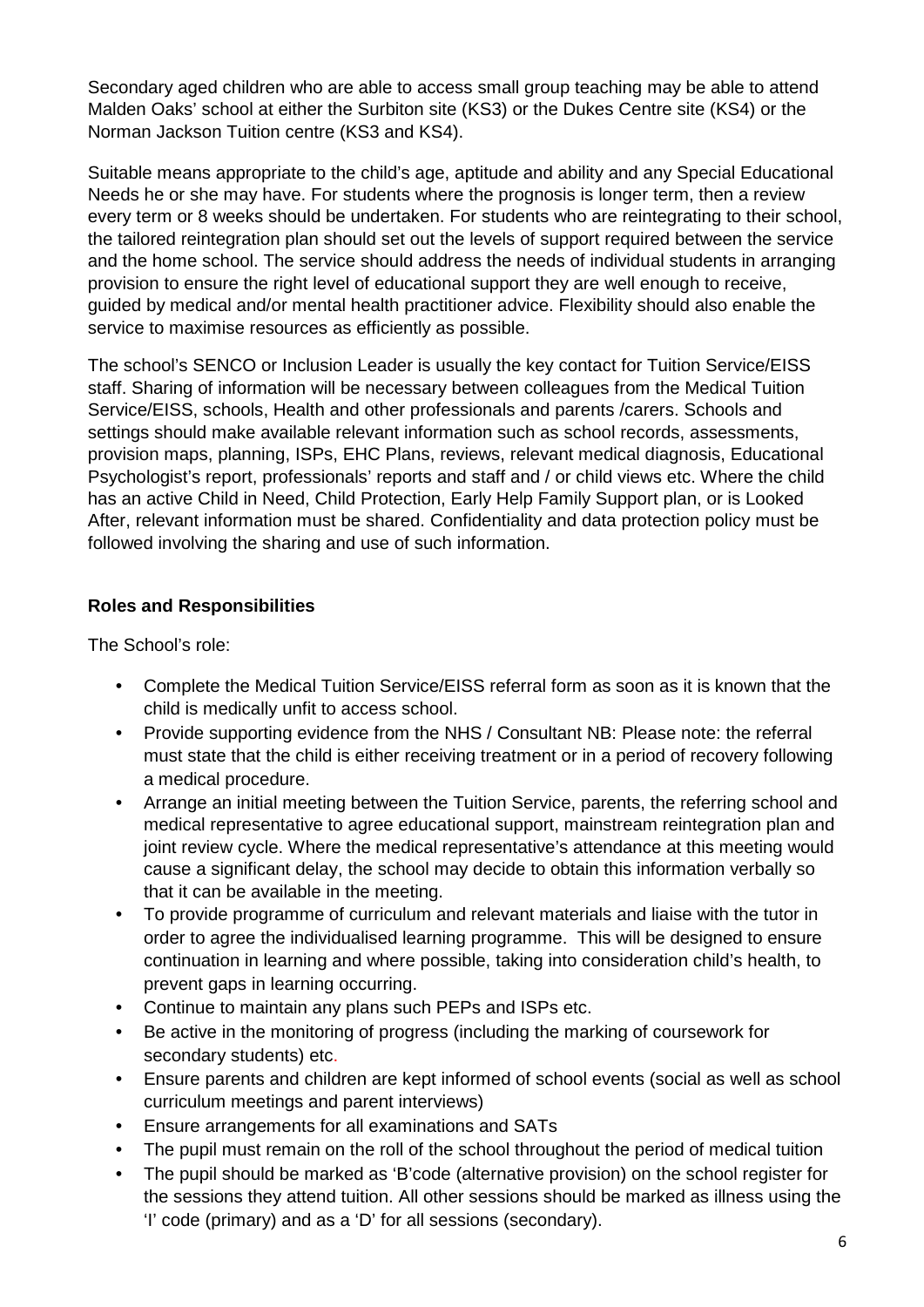• Convene termly reviews, ensuring up to date medical evidence is available for the meeting.

The Parent's role:

- Ensure the child is up, dressed and ready to engage in learning
- Ensure regular attendance (including access and engagement if at home)
- When in the home, a responsible adult must always present in addition to the tutor
- Provide an appropriate work space (not in the child's bedroom) to allow work to be completed.
- Commit fully to the reintegration plan and eventual return to school
- Provide early information to either the school or the Tuition Service/EISS if a problem arises
- Attend meetings and agree to share information regarding the child's medical needs
- Sign the tuition agreement form which outlines the expectations around tuition, including an appropriate home environment.

The child's role:

- Be ready to engage and work with the tutor
- Complete any agreed independent home work within the agreed timescales
- Be ready to communicate any needs or views
- Work together with the tutor and the school regarding the planned return to school (reintegration)

The Tuition Service/EISS role:

- Attend an initial meeting between the Tuition Service/EISS, parents, the referring school and medical representative to agree educational support, mainstream reintegration plan and joint review cycle.
- To complete an initial home visit and risk assessment.
- Arrange medical tuition suitable to the child's needs as quickly as possible. Tuition will commence in the home and where possible local venues such as libraries.
- The Tutor will liaise directly with the school regarding the individualised learning programme and, in the case of secondary students, support the return of set pieces of work for marking
- The service will be sensitive to the needs of the child and the family and provide flexibility where possible
- Regular reviews with students, parents, school and health professionals to monitor progress and plan for re integration.
- When well enough, the service will support the student to successfully re integrate into their school.

If the referral is not agreed the EISS (primary) or Malden Oaks (secondary) will contact the school to confirm why the referral does not meet the criteria. Further evidence may be submitted in order that the referral can be reconsidered.

The Medical/Health Service's role (consultant, paediatrician, EWMHS clinician, GP):

• To provide advice and guidance on the length and suitability of the tuition i.e. if the child is able to access tuition in a public place and expected hours of tuition according to the child's health needs.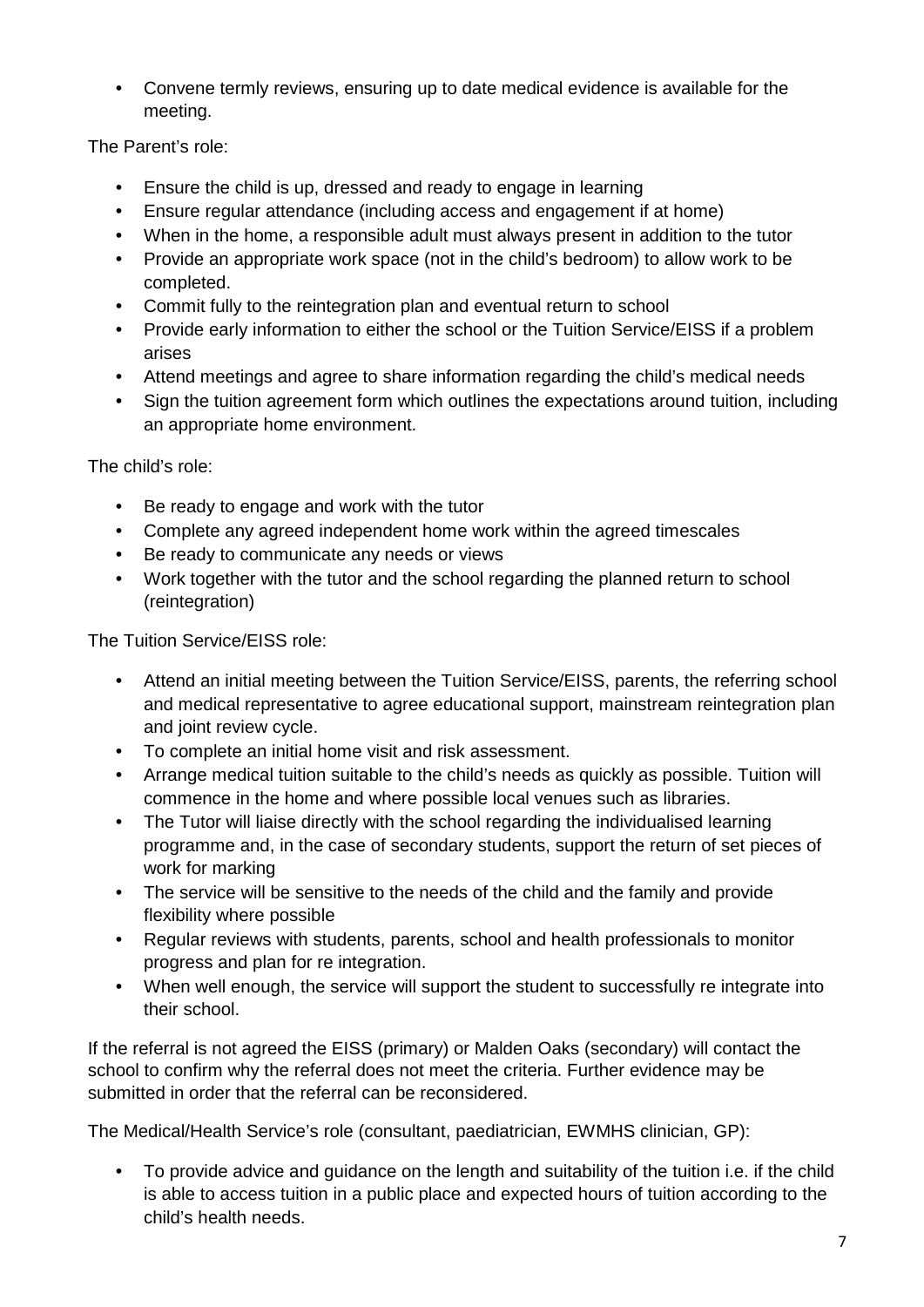- If the child is under CAMHS then there is an expectation that CAMHS practitioners will form part of the multi-agency TAC (Team around the Child) and support education professionals with advice and guidance and offer relevant timescales for regular medical tuition reviews which they attend and support.
- Attend review meetings where possible
- Provide written reports where necessary

## **Withdrawal of the programme**

The commissioned programme may be withdrawn if any of the following apply:

- The student fails to be available on a regular basis without appropriate medical evidence;
- Medical advice identifies that the child is medically unable to access any education and to do so would not be in the child's best interest.
- Up to date medical advice is not provided for the termly review.
- The home tuition agreement is not adhered to.
- There are any other circumstances which mean that the tuition venue does not meet the minimum health and safety standards for the tutor to work in.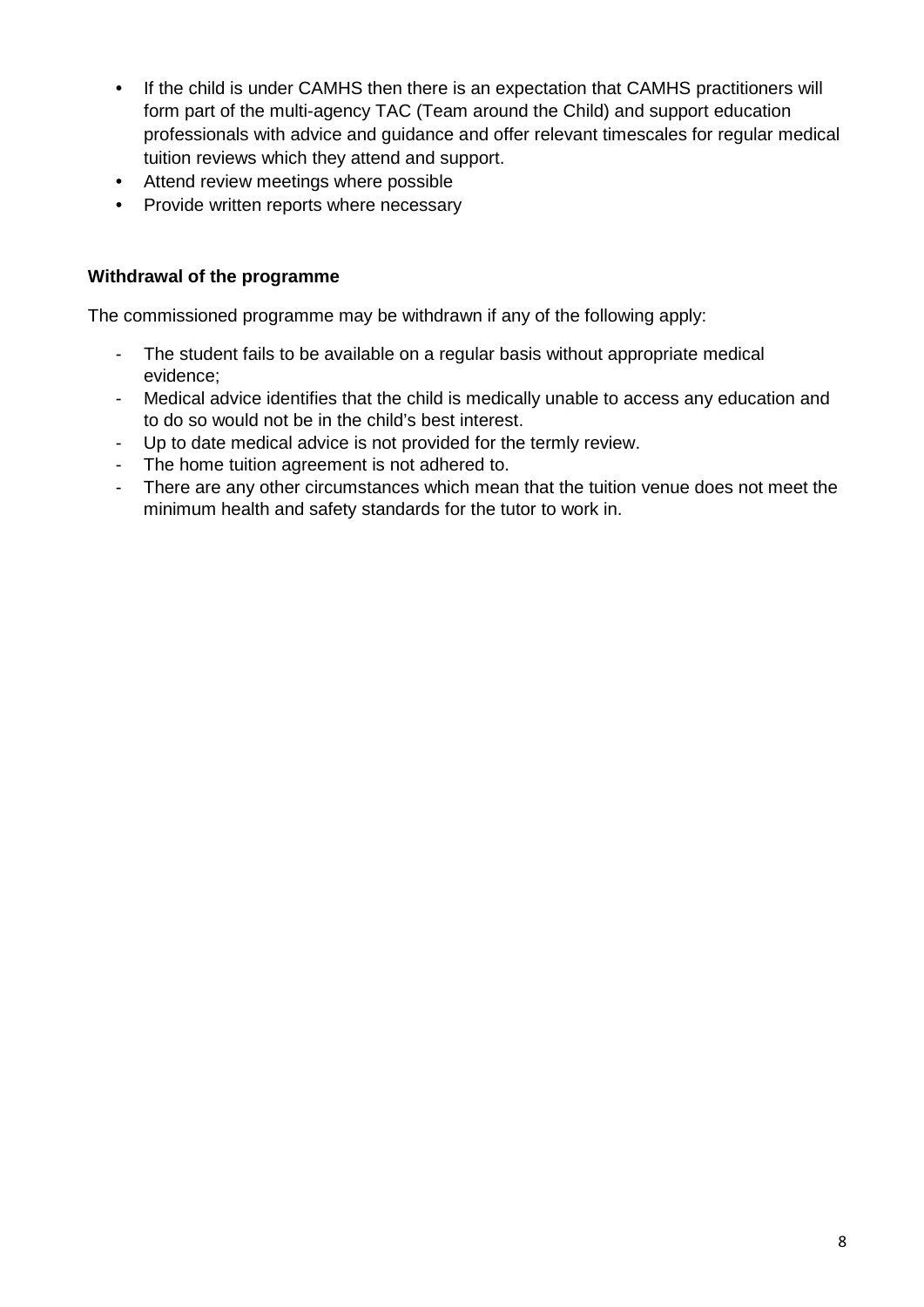#### **What is the Malden Oaks Medical Tuition Service? How the service works**

The Medical Tuition Service provides one to one and small group educational support for children and young people living within the boroughs of Kingston and Richmond area. The Service aims to minimise disruption to learning for students who are unable to attend school due to physical illness, serious accidental injury, mental ill health or pregnancy. The service is able to provide daily tuition at a location that suits needs.

To be eligible for medical tuition a student must meet the following criteria:

- Expected to be absent from school for at least 15 days (consecutive or cumulative for the same medical condition)
- Be of compulsory school age
- Be subject to a medical care plan with the NHS, including the Child & Adolescent Mental Health Service.

If you feel your child meets the above criteria, talk to your child's school in the first instance, requesting a referral be made to our service. We are only able to accept referrals made by schools.

The referral process works as follows:

- 1. Referral made by school to medical tuition service with supporting evidence from NHS / Consultant. NB: the referral must state that the child is either receiving treatment or in a period of recovery following a medical procedure.
- 2. A meeting takes place between the Tuition Service, parents the referring school and medical representative to agree educational support, mainstream reintegration plan and joint review cycle.
- 3. Tutor liaises with mainstream school to agree individualised learning programme. This will be designed to ensure continuation in learning and where possible, taking into consideration child's health, to prevent gaps in learning occurring.
- 4. The Tuition Service completes an initial home visit and risk assessment.
- 5. Tuition commences in the home and where possible local venues such as libraries.
- 6. Regular reviews including students, parents, mainstream and health professionals monitor progress and plan for re integration.
- 7. When well enough, the service will support the student to successfully re integrate into their school.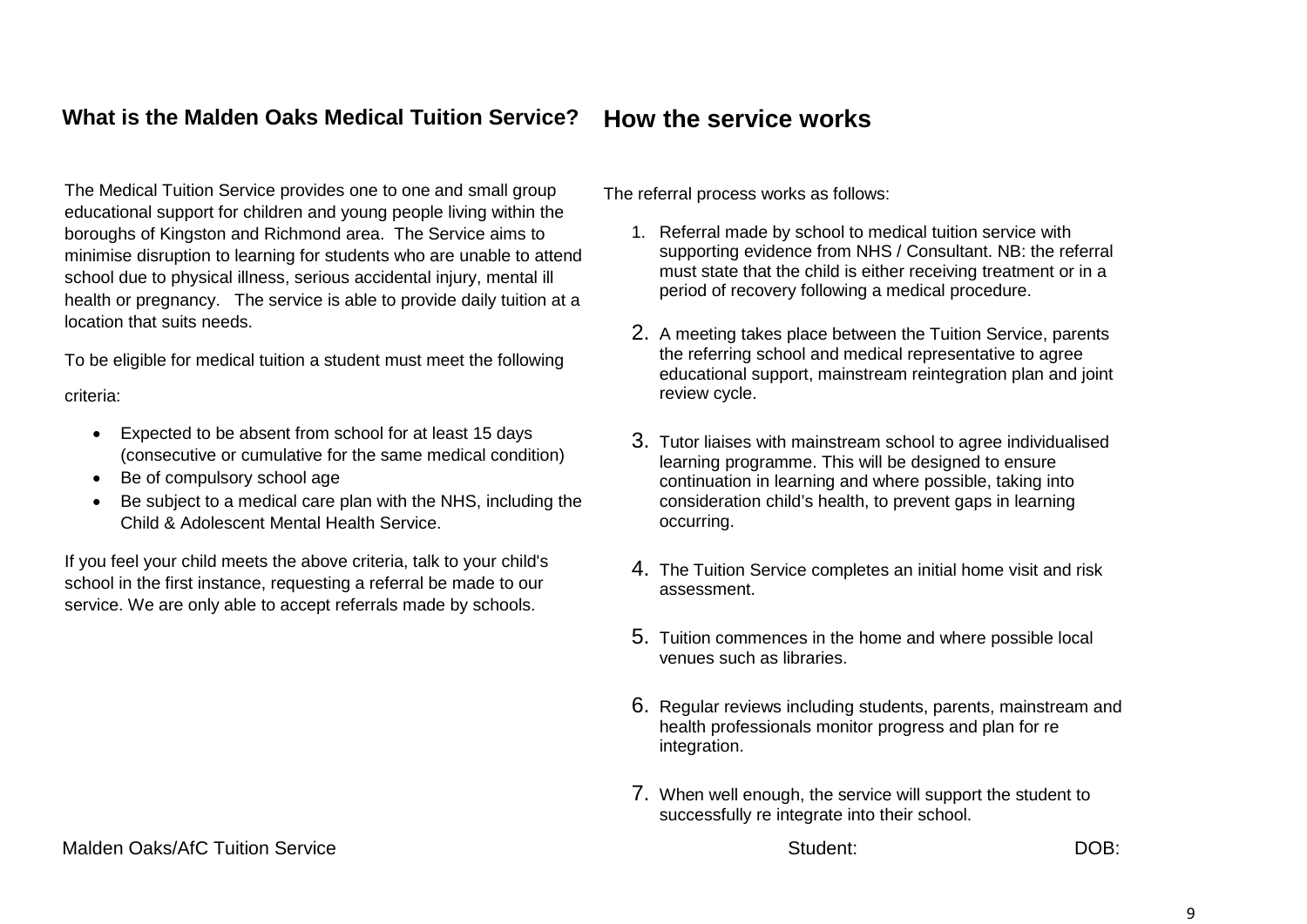## **Partnership Agreement between School / Malden Oaks Medical Tuition Service / Parents / Carers**

#### **Outline of roles and responsibilities for each partner**

The provision of education for students with medical needs that prevent them from attending school requires a partnership approach with each partner agreeing to certain roles and responsibilities.

Tuition will begin when the appropriate medical advice has been received and this document has been signed by all parties.

| <b>School</b>                                                                                        | <b>Medical Tuition Service</b>                                                                            | <b>Parents / Carers</b>                                                       |
|------------------------------------------------------------------------------------------------------|-----------------------------------------------------------------------------------------------------------|-------------------------------------------------------------------------------|
| The student is to remain the responsibility of the school<br>they are on roll at.                    | Liaise with appropriate medical professionals and<br>family to ensure minimal delay in arranging suitable | Parents to maintain close contact with Home school<br>and tuition service.    |
|                                                                                                      | provision for the student.                                                                                |                                                                               |
| Attend an initial meeting to discuss support to be                                                   | Address the needs of individual students in arranging                                                     | Parents to provide a quiet suitable place to work, free                       |
| provided and arrange 6 weekly review meetings for<br>student, parents and appropriate professionals. | provision providing access to suitable and flexible<br>education.                                         | from distractions. To agree the terms as discussed in<br>the risk assessment. |
|                                                                                                      | Make a home visit and carry out a risk assessment.                                                        |                                                                               |
| Provide a named contact responsible for dealing with                                                 | Ensure that the education received is of good quality                                                     | Parents to inform tuition service of any medical                              |
| students unable to attend due to medical needs                                                       | broad and balanced.                                                                                       | appointments that will impact on tuition times.                               |
| Provide information about the students' capabilities,                                                | Inform the home school of the student's progress                                                          | Twenty-four hours notice must be provided for any                             |
| levels and exams entered for (if appropriate).                                                       | during the tuition period. Send Monitoring forms<br>outlining the number of lessons taught and progress   | cancellations unless a medical emergency                                      |
|                                                                                                      | made half termly                                                                                          |                                                                               |
| Supply an appropriate programme of work consistent                                                   | Keep the parents informed of the student's progress                                                       | If three sessions are cancelled without due notice                            |
| with what the student would be studying if they were in                                              | and work closely with parents and student to consider                                                     | tuition will be cancelled until a meeting can be                              |
| school.                                                                                              | their views. Target sheets to be sent weekly and a                                                        | arranged in the home school to discuss the next step.                         |
|                                                                                                      | report sent at the end of the tuition period                                                              |                                                                               |
| Supply suitable resources to support programme of                                                    | Ensure parental permission is gained before                                                               | Parents to share any educational, social or medical                           |
| work                                                                                                 | discussing student issues and respect confidentiality.                                                    | information that might affect their child's progress.                         |
| Assess all coursework and organise exam entries and<br>arrangements for taking exams                 | Provide and request advice from other professionals.                                                      | Support the agreed education programme and<br>reintegration plan              |
| Keep the student informed about school events                                                        | Encourage students to evaluate own learning as                                                            | Parent or responsible adult to greet tutor and be on call                     |
|                                                                                                      | appropriate                                                                                               | throughout the lesson.                                                        |
|                                                                                                      | Provide support to facilitate a successful reintegration                                                  | Attend all review meetings                                                    |
|                                                                                                      | into school or next provider of education                                                                 |                                                                               |
|                                                                                                      |                                                                                                           |                                                                               |
|                                                                                                      |                                                                                                           |                                                                               |
| Date                                                                                                 | Date                                                                                                      | Date $\mathcal$                                                               |
| Headteacher / school contact                                                                         | <b>Head of Tuition Service</b>                                                                            | Parent / Carer                                                                |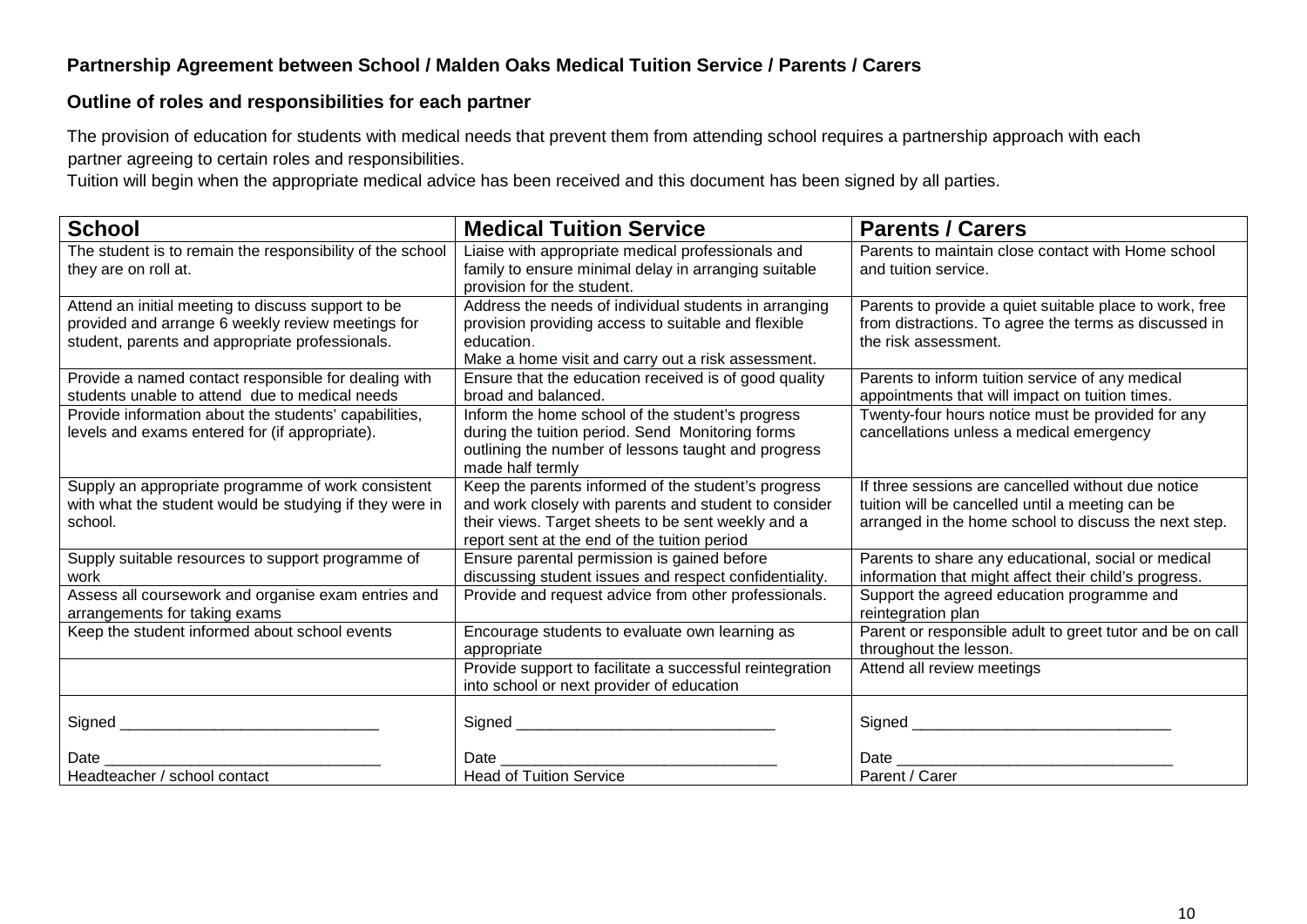## **Home tuition**

#### **Agreement between Malden Oaks and parents/carers for home tuition.**

- Malden Oaks will communicate the times of the tuition sessions, typically between 8:45-10:30am, 11:15- 1:00pm or 2:00-3:45pm.
- At the allocated time, students should be up and dressed in appropriate clothing.
- Teachers will not enter a student's bedroom or teach them while they are wearing night clothes.
- A suitable table with upright chairs should be provided in an adequately lit room.
- Teachers will provide all books, learning materials and stationery, but students may choose to use their personal pens/pencils if they prefer.
- A parent or other responsible adult (over 18) must remain in the home, within earshot, throughout the lesson. If the adult is not present, or leaves the house, the teacher will have to leave.
- During the lesson, students should not eat or drink, apart from water.
- No smoking to take place during the tuition session.
- Pets must be caged or kept in separate rooms.
- The room should be quiet  $-$  no TV, radio or music.
- Only the teacher and the student should be in the room. This may be relaxed during the first few sessions, if the student needs the reassurance of the parent/adult while they get to know the teacher.
- In PSHE sessions (delivered on rotation) you may cover some of the following topics: sex and relationships, drug-taking, alcohol, general well-being and healthy eating. We expect all students to take part. If parents/carers have any concerns or need further information, they should make an appointment to discuss this.
- Mobile phones should not be used for any reason during the session unless directed by the teacher.
- Teachers will not take students out of the home unless by prior agreement with the parent and Louise Barnes (Tuition service lead).
- In case of illness, or any other reason for cancellation, parents/carers should phone the Malden Oaks office on 0208 289 4664 or email Claire Hill [chill139@maldenoaks.rbksch.org](mailto:chill139@maldenoaks.rbksch.org) at their earliest convenience.
- Key contact for communication is Louise Barnes, Tuition service lead [abarne10@maldenoaks.rbksch.org](mailto:abarne10@maldenoaks.rbksch.org) or 0208 289 4664.

Please sign below to confirm understanding of the above points.

| Date<br>Signed         |           | (Parent/Carer) |
|------------------------|-----------|----------------|
| Signed                 | (Student) |                |
| Signed for Malden Oaks |           |                |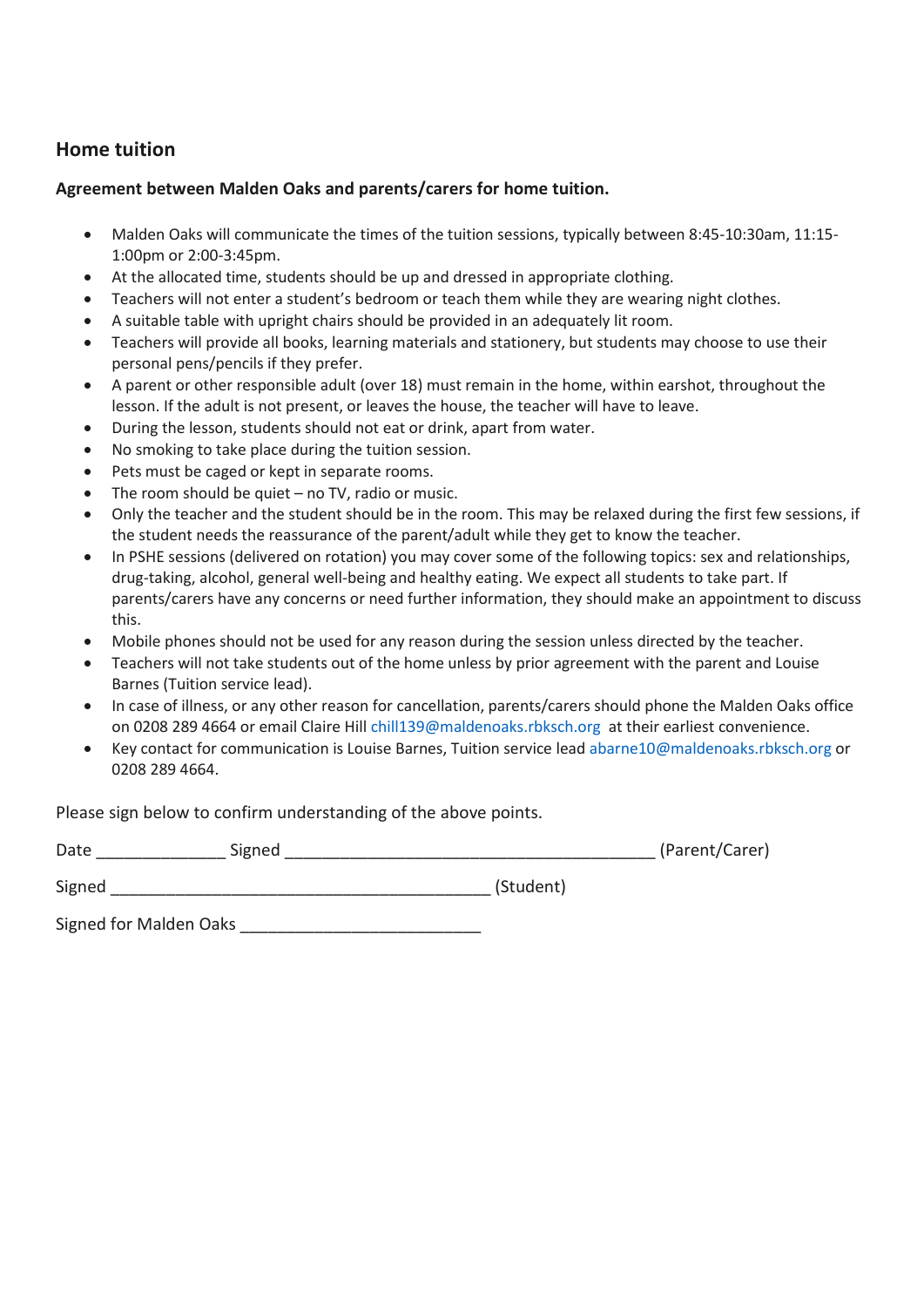#### **Home Tuition Session Report**

This form is to be completed electronically and emailed to Louise immediately after each tuition session (on the same day): [chill139@maldenoaks.rbksch.org](mailto:chill139@maldenoaks.rbksch.org) and [abarne10@maldenoaks.rbksch.org](mailto:abarne10@maldenoaks.rbksch.org)

| Student                         | Date ______________ |  |  |  |
|---------------------------------|---------------------|--|--|--|
|                                 |                     |  |  |  |
|                                 |                     |  |  |  |
| Content/Topic covered in lesson |                     |  |  |  |
|                                 |                     |  |  |  |

VLE work completed

VLE work set

Were all elements of the written agreement adhered to? YES / NO

If no, insert details including details of how this was raised with the parent/carer and the response

Any safeguarding concerns? YES / NO

If YES insert details and ensure that this information is also communicated immediately by phone to Louise 0208 289 4664

Any other comments or concerns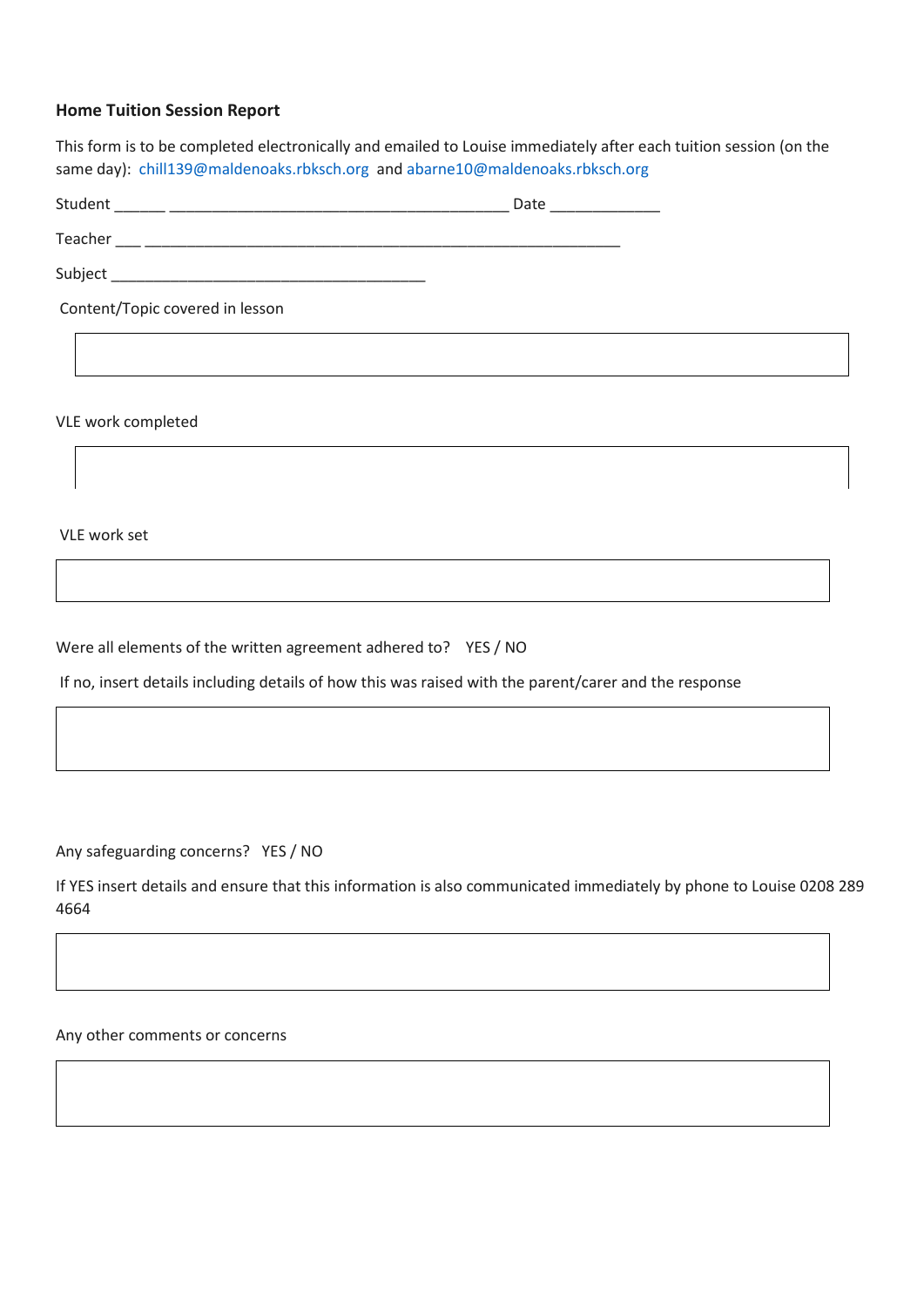

## **Information for families - Medical Tuition**

#### **Who we are**

The Education Inclusion Support Service (EISS) supports primary aged pupils who are unable to attend school due to medical and/or SEN needs.

#### **Guiding Principles**

The EISS will:

- respect, value and understand the individual needs of the children and young people
- hold high expectations of young people and help them achieve realistic targets

## **Service Offer**

- o Provision will be made for tuition to take place at the home of the child or at another suitable location e.g. Local library or children's centre.
- o The school, the tuition service and parent/carers will sign a Partnership Agreement
- o When teaching in the home a parent/carer will always need to remain on site during the session.
- o Tuition is delivered by the EISS during term time only, and sessions run from Monday to Friday. Students are allocated between 3 and 5 sessions per week lasting up to 2.5 hours per session (depending on student's medical needs). These run in the morning and afternoon and start and finish times are flexible.
- o Children and young people will receive an education of similar quality to that available in school, which encompasses a broad and balanced curriculum with a focus on core subjects. As tuition is on a 1:1 basis then teaching will be more concentrated and the hours are likely to be fewer than the hours attended at school eg. up to 5 sessions per week of up to 2.5 hours
- o For those pupils on roll at a mainstream school, EISS staff will liaise with school staff to ensure that as much as possible students can keep up with the work their own classes are covering.
- o Tuition will be delivered by fully qualified teachers unless otherwise agreed.
- o The service will ensure pupils with SEN have access to a curriculum which best meets their needs.
- o Partnership with parents/carers and schools is seen as essential and the views of the child or young person will be sought and valued.
- o A progress and attendance report will be provided to parent/carers and the relevant school where the pupil is on roll every half term.
- o The service will ensure that its staff are active in monitoring progress towards reintegration and will ultimately support the pupil's reintegration back into school at the end of the period of tuition.

All queries should be directed to [eiss@achievingforchildren.org.uk](mailto:eiss@achievingforchildren.org.uk) or you can call the Service on 020 8547 6680. If tuition has already started then queries can be raised directly with your tutor.

## **When would the support start?**

- Contact will be made with parents as soon as the referral is agreed
- The EISS aim to start tuition as soon as a suitably qualified teacher is available. This is usually within a 2-3 week period
- As soon as a teacher is secured, then a home visit will be arranged in order to meet the staff from EISS and to talk about the medical tuition offer for your child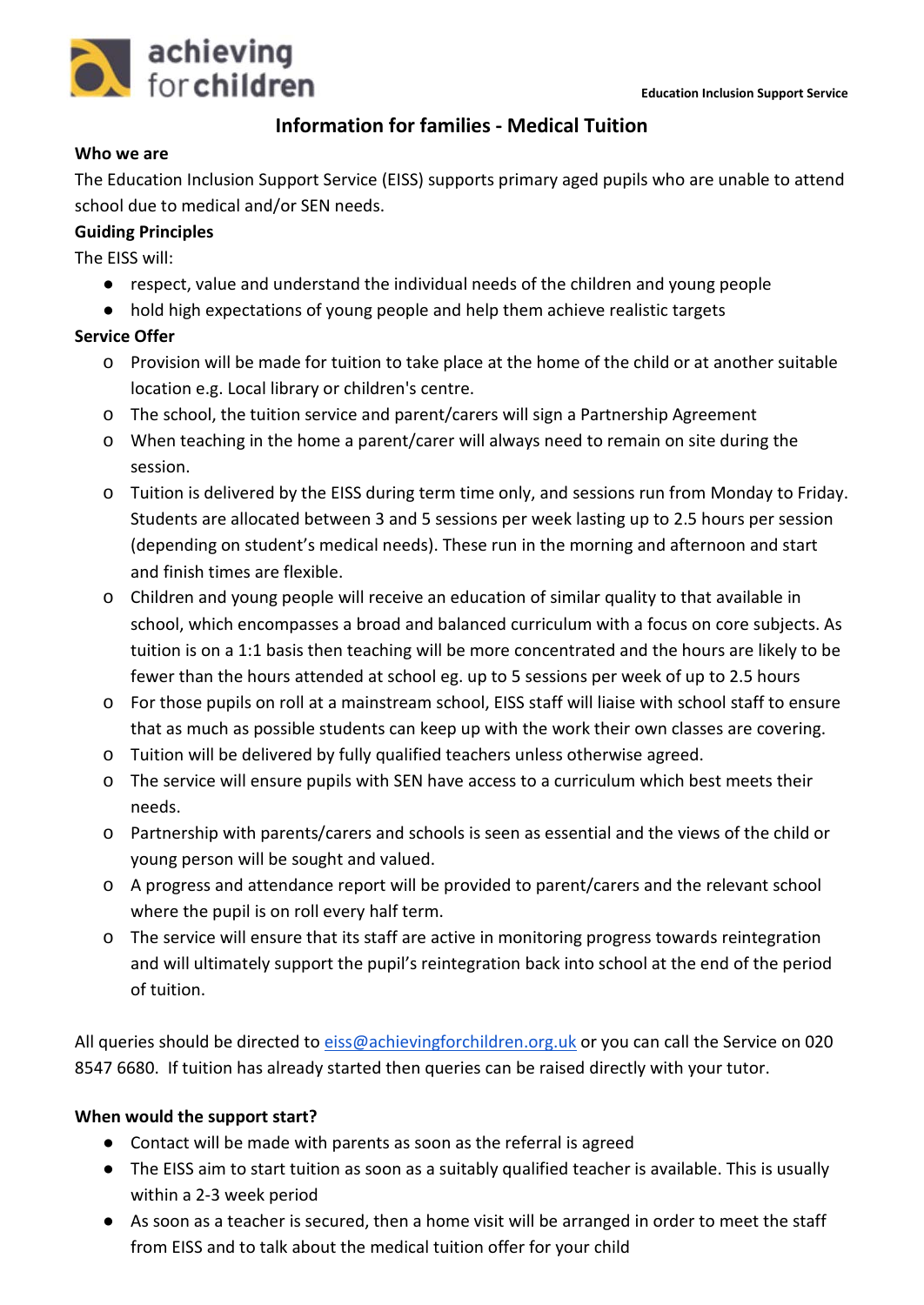

## **CME Weekly Report**

**Education Inclusion Support Service**

| <b>Pupil Name</b>         | <b>Date of Session</b>                                                                                  |  |
|---------------------------|---------------------------------------------------------------------------------------------------------|--|
| <b>Tutor Name</b>         | Location                                                                                                |  |
| <b>Current Year Group</b> | <b>Assessed Level (Year group +</b><br>emerging/expected/exceeding)<br><b>MATHS:</b><br><b>ENGLISH:</b> |  |

| No.            |                          | Subject and/or SEN Learning Objectives and tasks |                                                                                                                                | <b>MET</b> | Partially<br><b>MET</b> | <b>NOT MET</b> |
|----------------|--------------------------|--------------------------------------------------|--------------------------------------------------------------------------------------------------------------------------------|------------|-------------------------|----------------|
| $\mathbf 1$    |                          |                                                  |                                                                                                                                |            |                         |                |
| $\overline{2}$ |                          |                                                  |                                                                                                                                |            |                         |                |
| $\overline{3}$ |                          |                                                  |                                                                                                                                |            |                         |                |
|                |                          |                                                  | Overview of session: Please give general overview of session, any difficulties or successes. Did session follow the designated |            |                         |                |
|                |                          |                                                  | timetable? If not why? Use short concise sentences. Use bullet points. Attach all other forms to this report.                  |            |                         |                |
|                |                          |                                                  |                                                                                                                                |            |                         |                |
|                |                          |                                                  | A safeguarding concern has been logged regarding this student                                                                  |            |                         |                |
|                | Date logged with manager |                                                  | Copy attached?                                                                                                                 |            |                         |                |